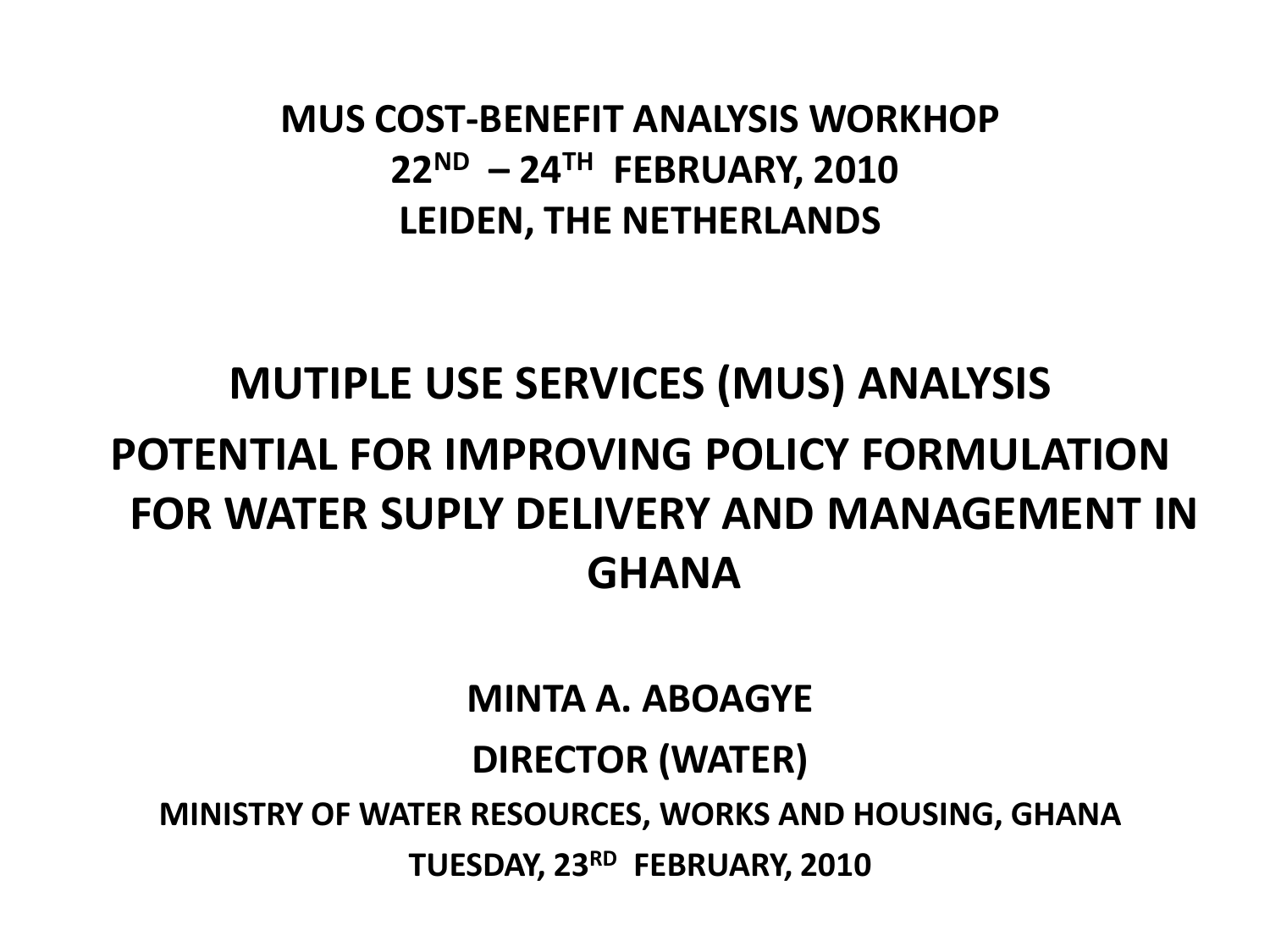## What is MUS?

**Use of water in various ways that are beneficial for improving health and socioeconomic outcomes at the community, household, and personal levels.**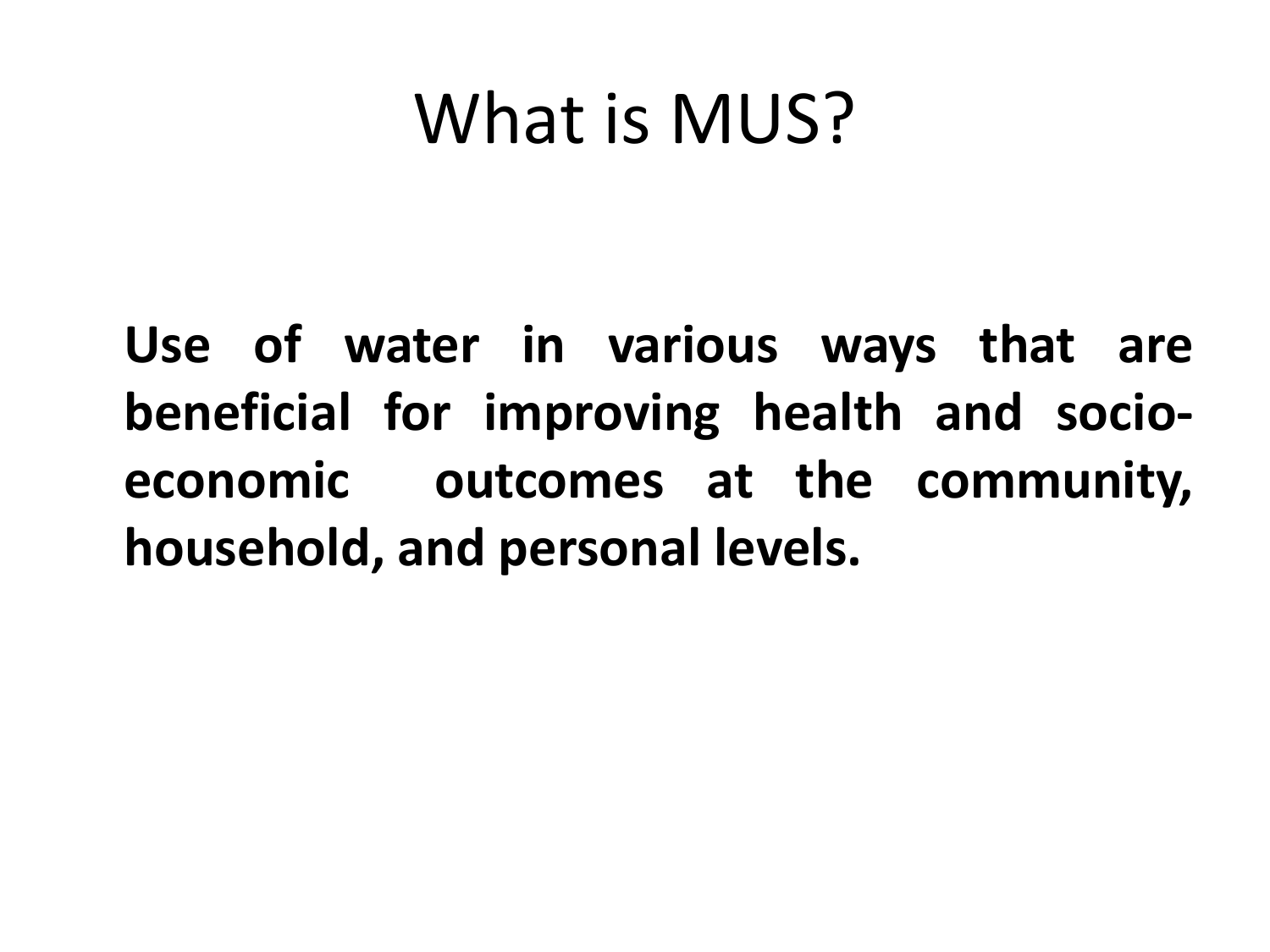## Is it new?

- **No, not new.**
- **Has been with us; exemplified by the various uses that water is put to at different levels in the community, household and even personal levels to improve self-being (either consciously or unconsciously).**

• **However is new as a concept for assessing economic and social impacts and benefits. Thus worth studying.**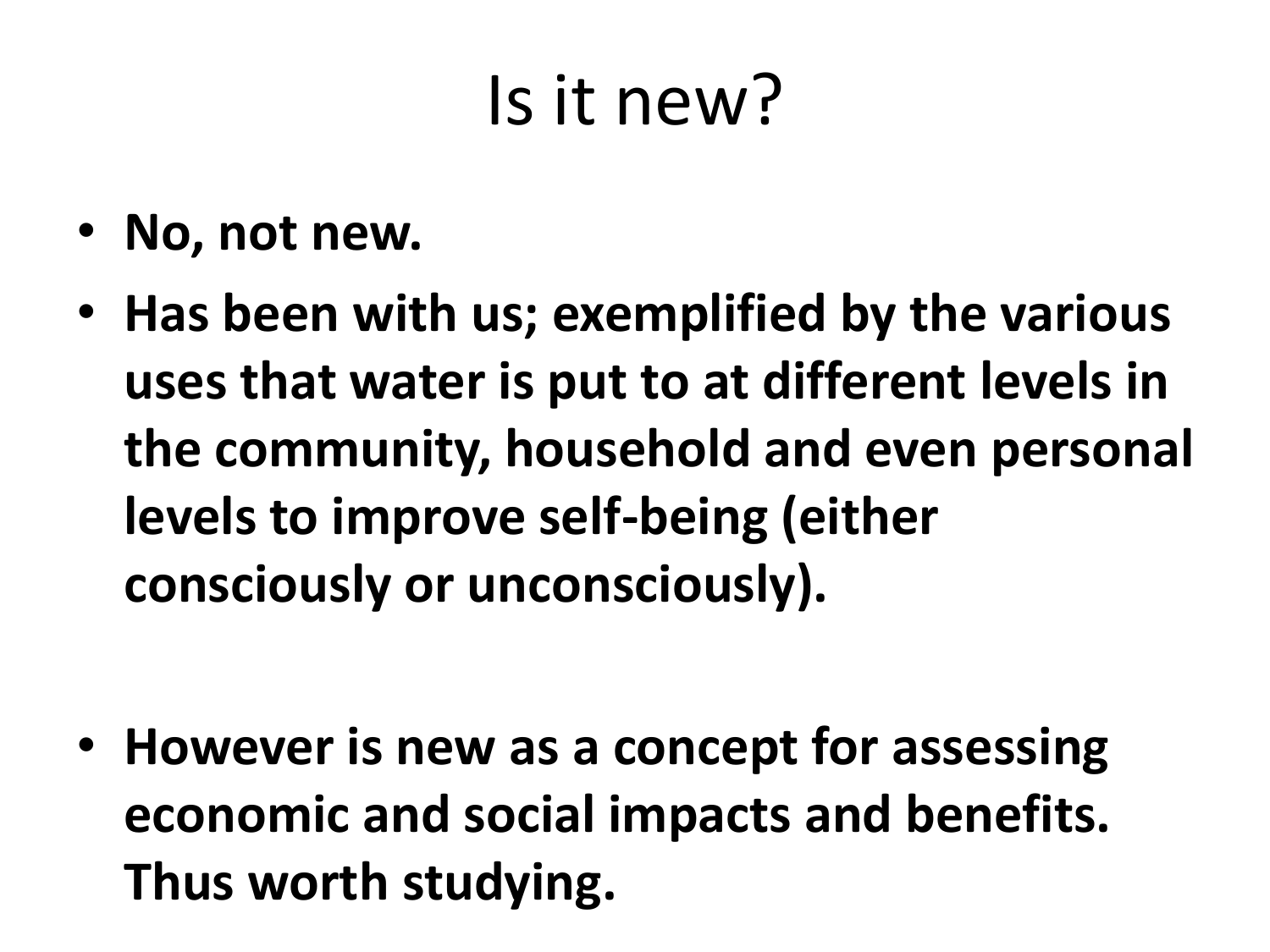#### **What has been the main policy considerations for rural/community water supply?**

#### **Improved health** *(consumption, basic sanitation, hygiene)*

#### **Poverty Reduction(?)**

*(but no room for productive uses)*

#### **Thus system design criteria**:

- *25l/c/d (max)*
- *one water point per 300 inhabitants within 500m*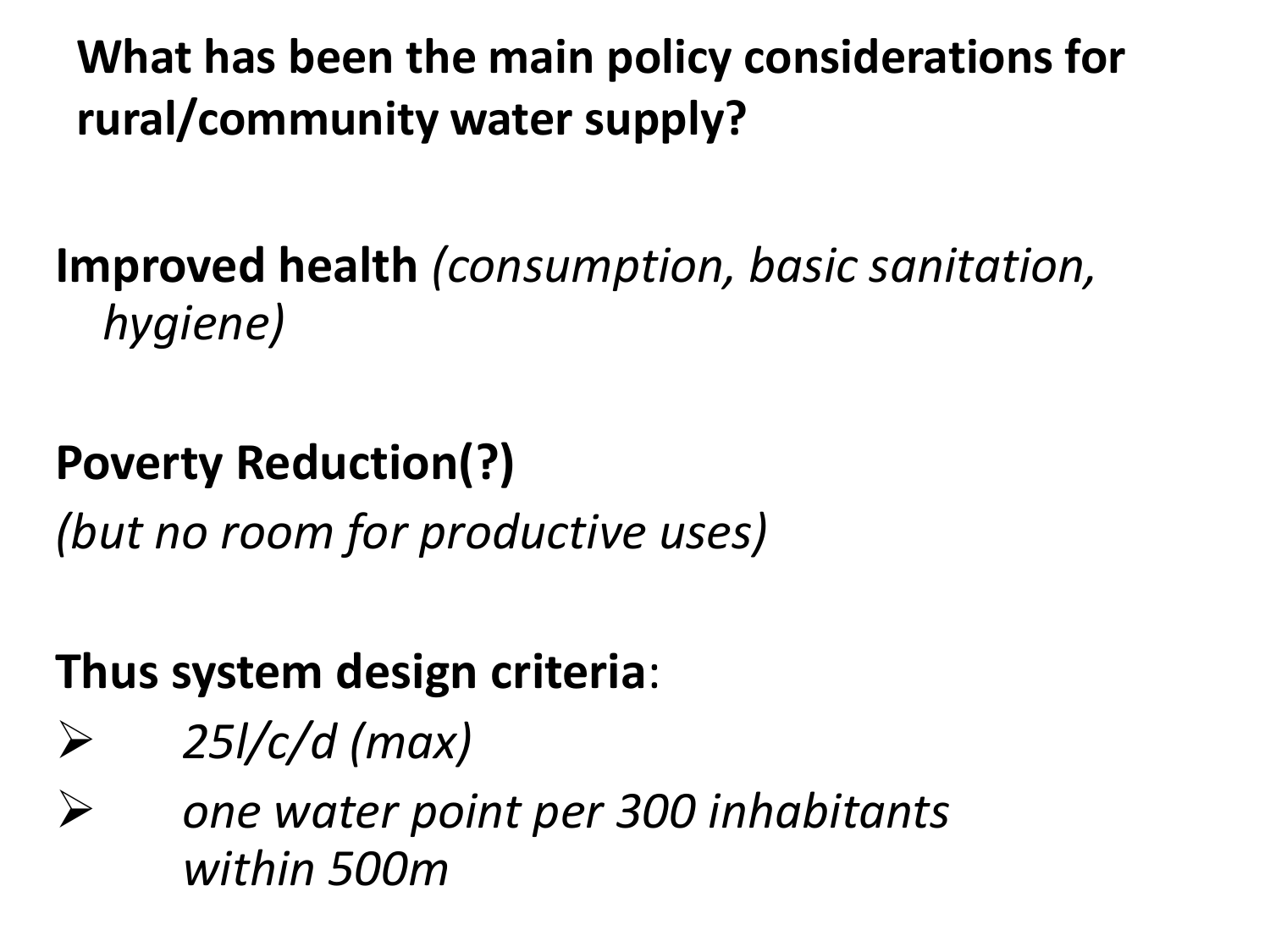### **So what do we do ?**

- **Make a stronger case for poverty reduction by increasing quantum of water supply**
- **By providing substantial and credible evidence on economic benefits accruing to households (by extension, poor community) based on MUS**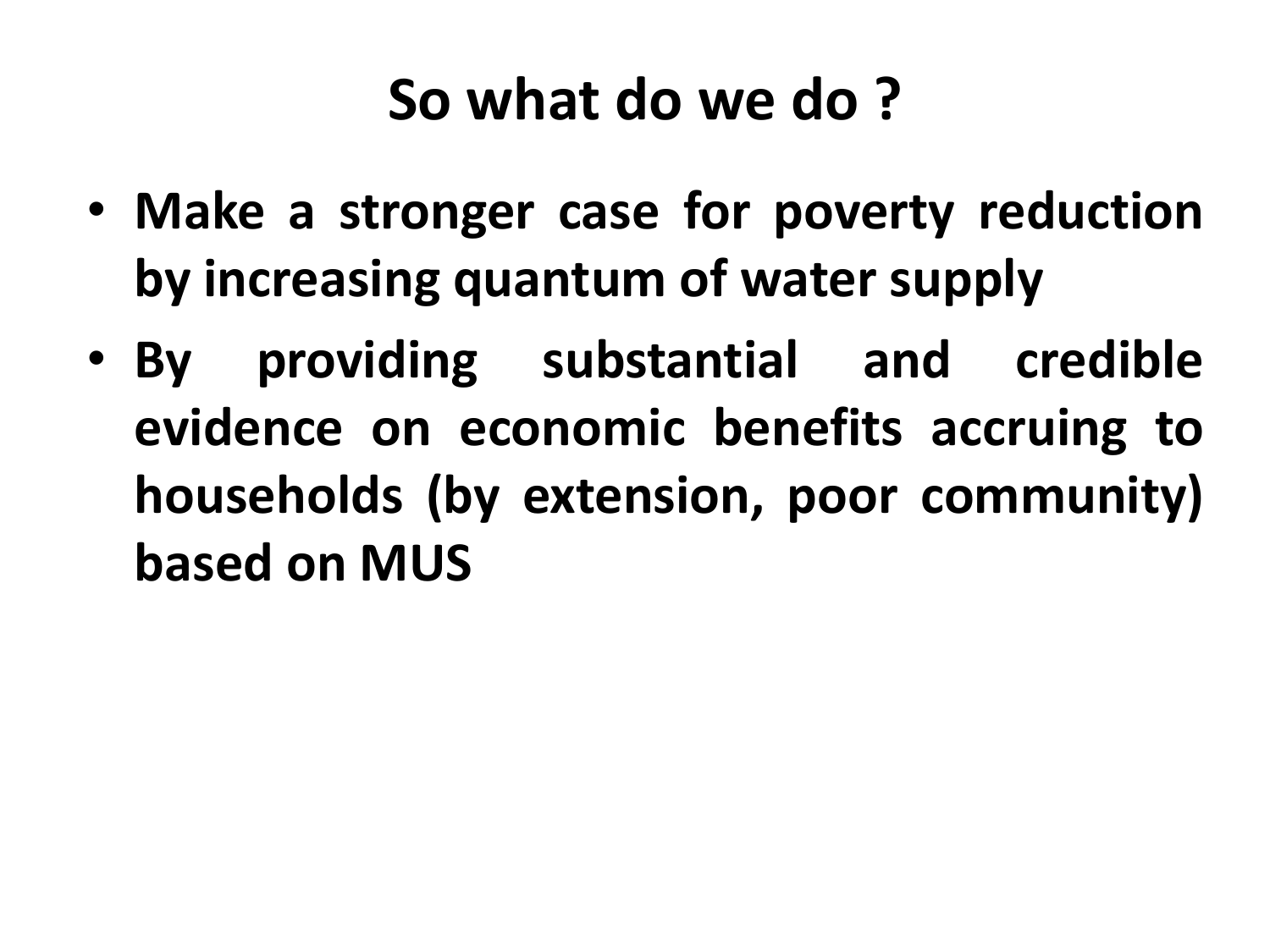#### **Where to find that info?**

• **Through focused study on MUS at the various service levels and present clear economic benefits accruing to the individual, household, and the community, at large**.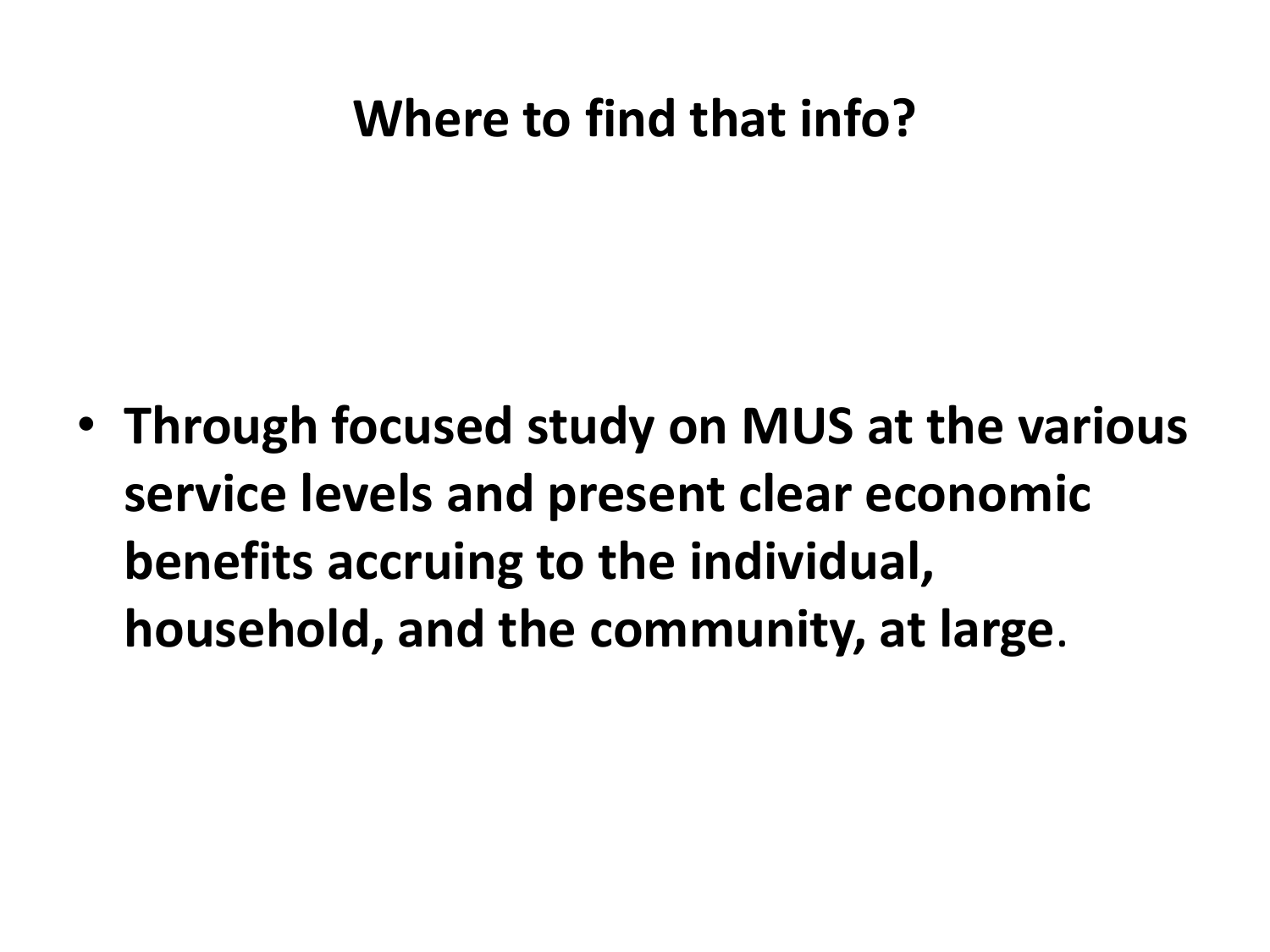## **Policy Implications?**

**Clear definition of MUS concept with attendant economic benefits could provide adequate justification for a re-alignment of policy on the issue of water supply and use at the community, household, and personal level for enhanced poverty reduction strategy (and indeed wealth creation).**